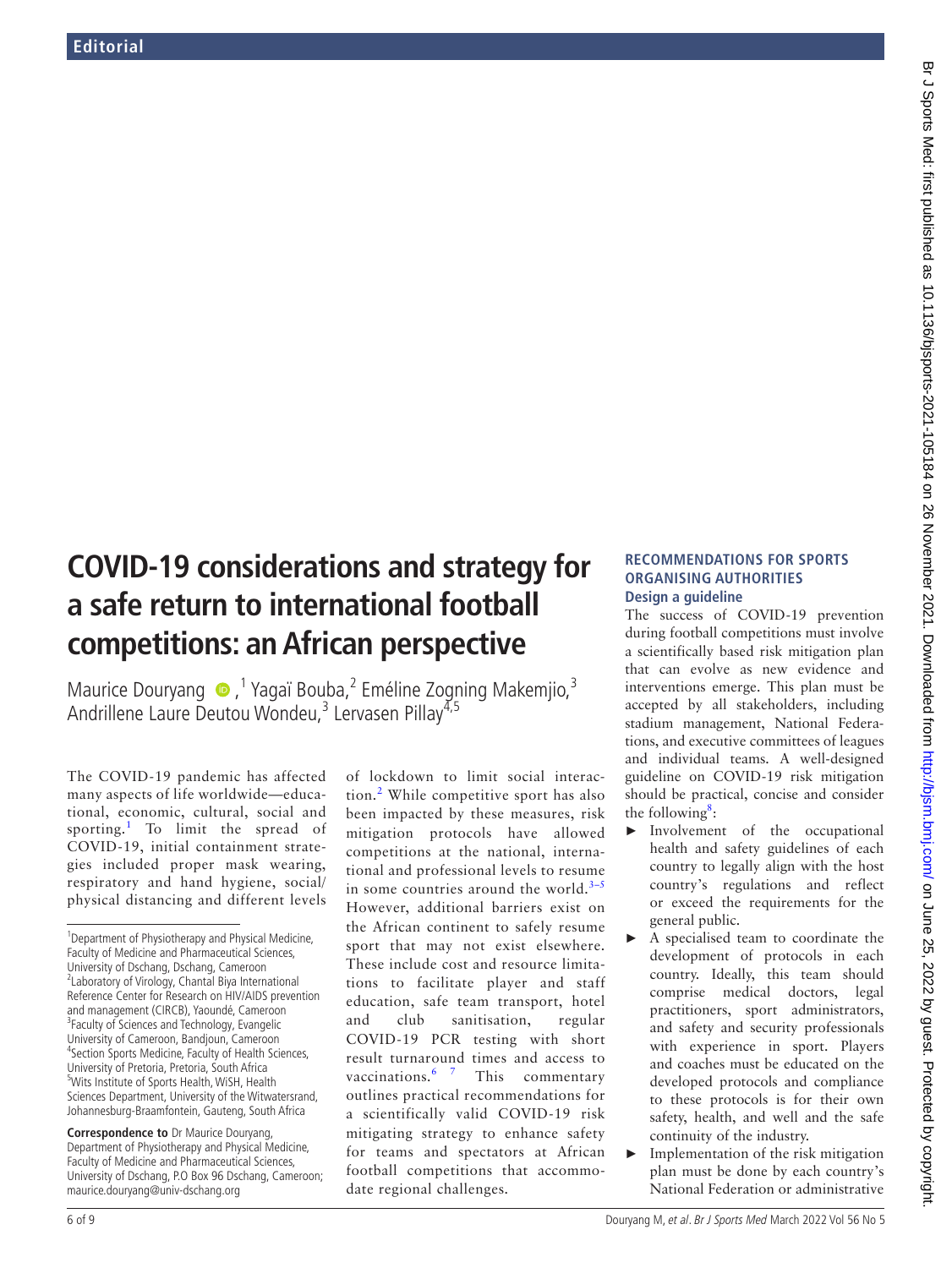<span id="page-1-0"></span>

| Summary of a COVID-19 mitigation plan for international football competitions in Africa<br>Table 1                                                 |                                                                                                                                                                                                                                                                                                     |                                                                                                                                                                                                                                           |                                                                                                                                                                                                             |
|----------------------------------------------------------------------------------------------------------------------------------------------------|-----------------------------------------------------------------------------------------------------------------------------------------------------------------------------------------------------------------------------------------------------------------------------------------------------|-------------------------------------------------------------------------------------------------------------------------------------------------------------------------------------------------------------------------------------------|-------------------------------------------------------------------------------------------------------------------------------------------------------------------------------------------------------------|
| <b>Areas of intervention</b>                                                                                                                       | Characteristics/important notes                                                                                                                                                                                                                                                                     | Athletes/staff                                                                                                                                                                                                                            | <b>Spectators</b>                                                                                                                                                                                           |
| Programmatic level                                                                                                                                 |                                                                                                                                                                                                                                                                                                     |                                                                                                                                                                                                                                           |                                                                                                                                                                                                             |
| Design and develop a handbook on<br>COVID-19 mitigation strategies                                                                                 | It should be practical, short and concise.<br>Cover all the organisational and<br>▶<br>technical aspects.<br>$\triangleright$ Written in a simple language.                                                                                                                                         | It should include strategies to mitigate the risks both in athletes, staff members<br>▶<br>and spectators.<br>It should be implemented by all clubs/teams, officials and other stakeholders<br>involved in the competition.               |                                                                                                                                                                                                             |
| Put in place a specialised team to coordinate The team should include experienced sport<br>the implementation of the risk mitigation<br>strategies | physicians, epidemiologists, virologists,<br>infectious disease specialists, biomedical<br>technicians and representatives from<br>the Ministry of Public Health and sport<br>federations.                                                                                                          |                                                                                                                                                                                                                                           |                                                                                                                                                                                                             |
| Selection of the stadia where the<br>competitions will take place                                                                                  | Selection based on whether it is possible<br>▶<br>to implement prevention measures<br>(maintain physical distance, control the<br>flow of spectators).<br>Selected in areas/neighbourhoods<br>▶<br>with available facilities for COVID-19<br>testing, quarantine, isolation and case<br>management. |                                                                                                                                                                                                                                           | Hand sanitation stations to be easily<br>available.                                                                                                                                                         |
| Health facilities involved in the planning<br>should be clearly identified                                                                         | All the selected health facilities should<br>be trained and briefed on their specific<br>responsibilities.                                                                                                                                                                                          |                                                                                                                                                                                                                                           |                                                                                                                                                                                                             |
| Maintenance of physical distance                                                                                                                   | The distance should be based on<br>scientifically sound and internationally<br>recognised recommendations.<br>Seats should be labelled accordingly.<br>▶                                                                                                                                            |                                                                                                                                                                                                                                           | Limit unnecessary staff members<br>▶<br>interacting with the team.<br>Eimit the number of spectators<br>(especially if unvaccinated).<br>• Guide spectators on the correct seating<br>order in the stadium. |
| Use of face mask                                                                                                                                   | Face masks should be standard and<br>validated.                                                                                                                                                                                                                                                     | All athletes should wear a face mask<br>when indoors or not playing.                                                                                                                                                                      | Require use of face mask for staff members<br>and spectators all the time.                                                                                                                                  |
| Education on COVID-19 prevention<br>measures and signs and symptoms                                                                                | Should use both the mass media and the<br>posting of messages/symbols in various<br>strategic areas of the stadium.                                                                                                                                                                                 | Education should target the athletes, the staff members and the spectators.                                                                                                                                                               |                                                                                                                                                                                                             |
| <b>Biosafety and decontamination</b>                                                                                                               |                                                                                                                                                                                                                                                                                                     |                                                                                                                                                                                                                                           |                                                                                                                                                                                                             |
| A trained team designated for disinfection<br>should be put in place in each of the areas<br>of the stadium                                        | The team should be led by an expert in<br>biosafety.                                                                                                                                                                                                                                                |                                                                                                                                                                                                                                           |                                                                                                                                                                                                             |
| Hand disinfection at the entry points                                                                                                              | $\blacktriangleright$ Hand washing stations (with liquid<br>soap) should be placed at the entrance<br>of the stadium.<br>Alternatively, hands should be<br>disinfected by an alcohol-based hand<br>sanitiser.                                                                                       | their hands.                                                                                                                                                                                                                              | All the athletes, staff members and spectators entering the stadium should disinfect                                                                                                                        |
| Disinfection of the potentially infected areas<br>of the stadium (ie, higher density seating<br>areas)                                             | All the potentially infected areas should<br>▶<br>be disinfected after each game.<br>Perform using appropriate personal<br>protective equipment (gloves, face<br>masks, eye protection and coats).                                                                                                  |                                                                                                                                                                                                                                           |                                                                                                                                                                                                             |
| Vaccination<br>Must be vaccinated                                                                                                                  | Make use of any of the COVID-19 vaccines.                                                                                                                                                                                                                                                           | All adult players as well as staff                                                                                                                                                                                                        | $\blacktriangleright$ Adult spectators should be encouraged                                                                                                                                                 |
|                                                                                                                                                    |                                                                                                                                                                                                                                                                                                     | members must be vaccinated.                                                                                                                                                                                                               | to get vaccinated before attending the<br>matches.<br>People with high risk of experiencing<br>severe forms of the disease should be<br>vaccinated or encouraged to avoid<br>going to the stadium.          |
| COVID-19 testing<br>COVID-19 test results                                                                                                          | 1. Test performed by laboratories which<br>are selected by the country's health<br>authorities.<br>2. The test kits should be among the WHO-<br>approved list for COVID-19 test.                                                                                                                    | A negative PCR test result<br>▶<br>(collected in not more than 48<br>hours) should be presented by the<br>athletes before each match.<br>Non-vaccinated staff should<br>▶<br>present a negative test result<br>before each match as well. | A negative COVID-19 rapid test or PCR test<br>result (collected in not more than 72 hours)<br>should be presented by non-vaccinated<br>spectators before each match.                                        |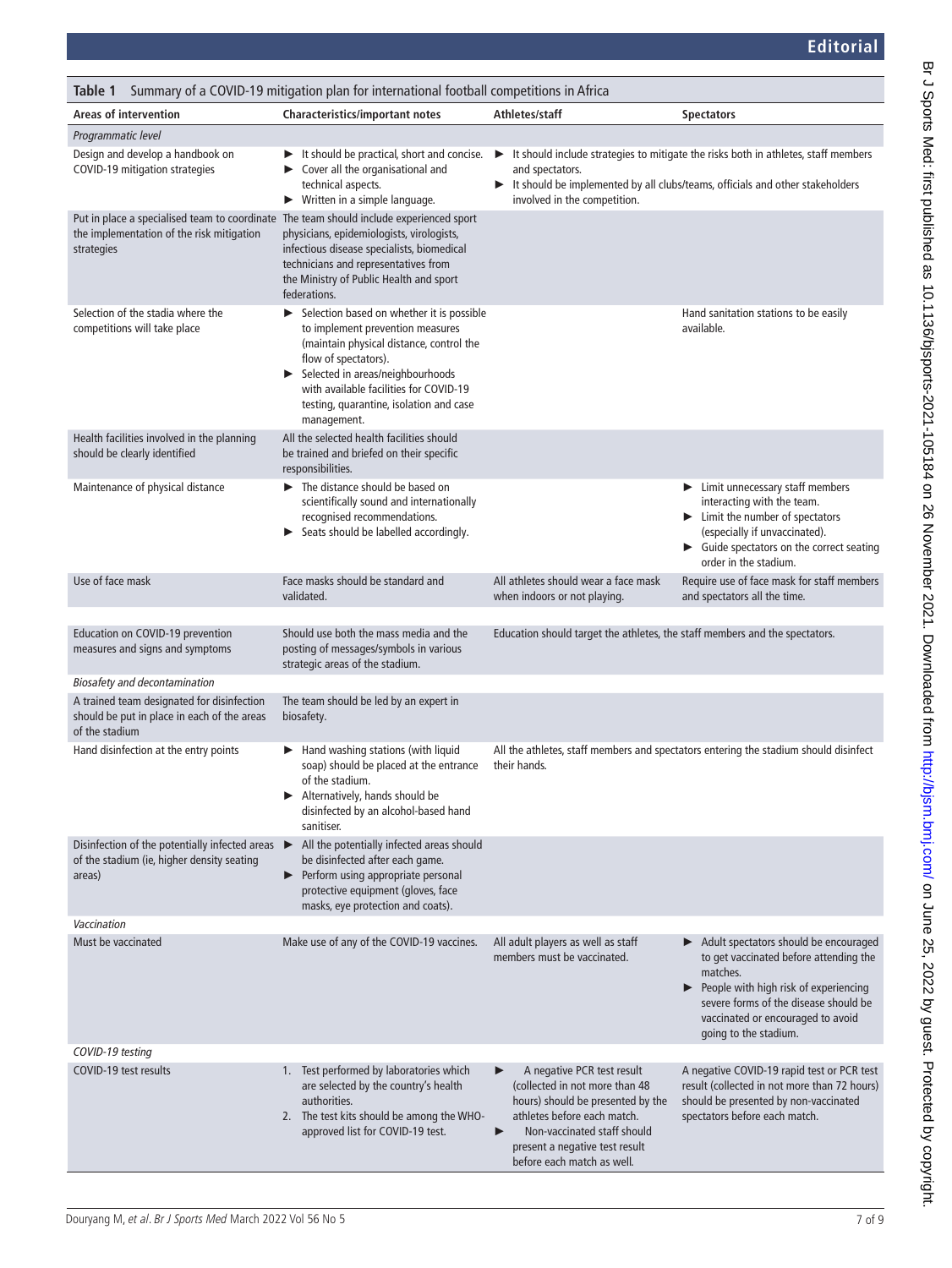institute. New COVID-19-specific protocols must be adopted into the rules and functional framework to ensure compliance. Non-compliance must be handled by the league or sport governing body, and the consequences for violations clarified and enforced.

► An estimate of the size and density of the crowd should be estimated, ingress and egress within the stadium capacity and infrastructure to define low/medium/high-risk events.

#### **Selection of stadium**

Selection of the stadia where matches take place is important, especially regarding capacity and facilities. The following aspects must be considered:

- ► Surveillance of the region/country as to whether there are COVID-19 incidence surges ('waves') or not.
- ► Positive uptake of vaccinations among local citizens to reduce new COVID-19 infection variants and waves.
- ► Staggered ingress of spectators to avoid congregation. Those with COVID-19 symptoms should not be allowed entry and referred on for COVID-19 testing.
- ► Accessible facilities for COVID-19 testing and case management should be located nearby (on-site for suspicious cases). Health facilities should be clearly identified and briefed on their specific responsibilities of medical care.
- ► Appropriate safety and security around the match precinct to respond to spectators ignoring COVID-19 protocols.
- ► Hand washing stations or hand sanitiser (preferably containing 70% alcohol) should be provided at the entrance of the stadium and available throughout the complex.
- ► Cleaning staff attending to ablutions should be trained to don and doff gloves and other personal protective equipment at regular intervals. Personal protective equipment should be available to all cleaning staff.
- ► Disinfection should occur in public areas and team locker rooms before and after matches.
- Social distanced seating should be implemented with at least 1.5m between persons (two empty seat distance unless they are of the same household) and not exceeding 50% stadium capacity.

## **Mass education**

This should be reinforced by placing posters in various areas of the stadium that highlight proper mask wearing over the mouth and nose, appropriate social distancing, and hand and respiratory hygiene.

## **Vaccination**

Even though COVID-19 vaccination is still voluntary in most countries, all adult athletes as well as the staff members should be vaccinated against COVID-19. This will reduce the risk of contracting COVID-19 in the team setting and spreading it. Some airlines and countries require proof of full vaccination and/or COVID-19 testing prior to travel to allow entry and to avoid quarantine. Older adults or those with underlying health conditions at greater risk of experiencing a severe COVID-19 illness should be especially targeted—in the team setting this may include coaches and other support staff (ie, kit people, analysts, drivers). Permitting attendance by only vaccinated spectators is strongly advised. Recently, the South African government launched a 'Return to Play' vaccination campaign aimed to further encourage the public to go for vaccinations against COVID-19. $\degree$  In doing this, they are planning to invite, in conjunction with the South African Football Association, a certain number of ONLY vaccinated spectators to stadia for international competitions. This will be used as a pilot project of returning fans to stadia.<sup>10</sup> The UEFA had conducted a successful competition series for the Champions League between June and July 2021. There were specific protocols and requirements in place for attendees.<sup>11</sup>

#### **Considerations on prevention measures outside the stadia for teams**

Risk mitigating measures should extend to higher risk areas outside of the stadia such as hotels and modes of transport. These measures should consider:

- ► One athlete per room.
- Provision of hand sanitiser.
- ► Use of face masks when in common spaces.
- ► Regular COVID-19 PCR testing (1 week and 72 hours prior to accessing the participation bubble, then on arrival, every 48 hours until the competition begins). Rapid antigen testing could be considered an alternative in vaccinated players and staff members. However, it is important to note that antigen testing (point-of-care testing) is

not without caveats. Research suggests that optimal quality kits, coupled with appropriate testing process, interpretation, timing and frequency, yield best outcomes when using these tests. $12$ 

A contact tracing system. This may involve epidemiologists, healthcare surveillance teams and match organisers when there is a positive primary case and inform secondary exposures accordingly. There is a challenge in Africa from all these aspects as the appropriate teams and expertise are not easily available. Hence, the contact tracing system may involve a combination of the above with cellular phone industries in order to alert as to whether a match attendee in the past 10–14 days has attended a match and surveillance and response implemented to monitor for a mass super spreader event. $^{13}$ 

## **Recommendations for spectators**

Many of the measures outlined for athletes also apply to spectators (table 1).

- ► Measures like proper face mask use (covering nose and mouth), social and physical distancing, respiratory hygiene and hand sanitising $^2$  $^2$  must be obligatory.
- Spectators should be fully vaccinated and/or present a recent (within 72 hours) negative COVID-19 PCR/ antigen test before attending matches.

# **CONCLUSION**

To fully resume international football competitions across Africa, we need a common COVID-19 risk mitigation strategy based on regional epidemiology, available resources, the overall organisational capacity of the African football federations and host countries, and in line with best practice COVID-19 prevention guidelines. This includes education, planning, and stakeholder and government buy-in. Proper planning can create a safe environment for both players and spectators to enjoy the 'beautiful game'.

**Contributors** MD conceived the study idea of this editorial. MD, EZM, ALDW, BY and LP wrote the first draft and suggested critical revisions and approved the final manuscript.

**Funding** The authors have not declared a specific grant for this research from any funding agency in the public, commercial or not-for-profit sectors.

**Competing interests** None declared.

**Patient consent for publication** Not required.

**Ethics approval** This study does not involve human participants.